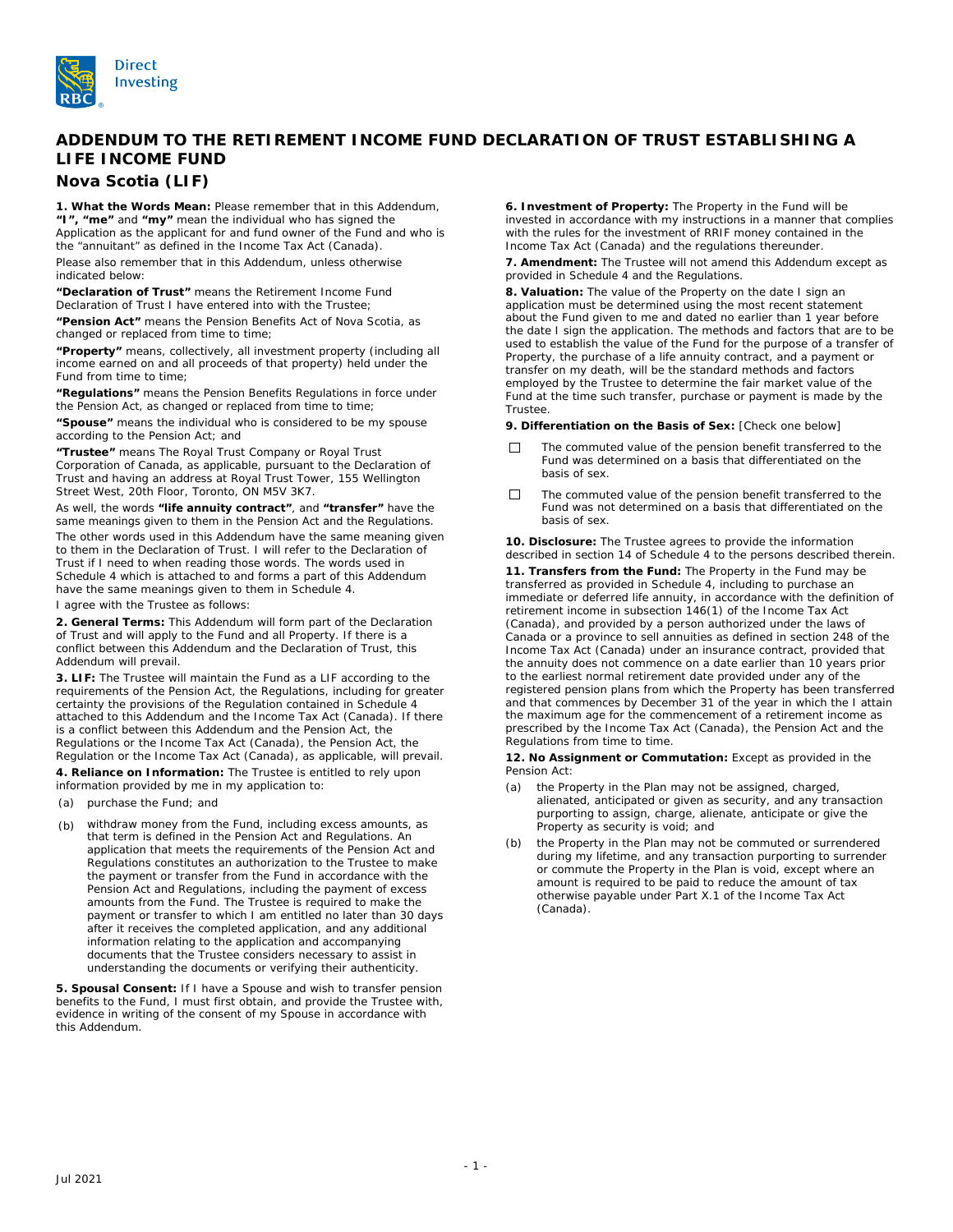# **Schedule 4: Nova Scotia LIF Addendum**

# (*Pension Benefits Regulations*)

Note: This document is Schedule 4 to the Pension Benefits Regulations (Nova Scotia). It forms part of the regulations and must be read construed and interpreted in conjunction with the *Pension Benefits Act*  and its regulations.

# **Definitions for this Schedule**

- **1** In this Schedule,
	- "Act" means the *Pension Benefits Act*;

"domestic contract", as defined in Section 2 of the regulations, means a written agreement referred to in, and for the purpose of Section 74 of the Act or section 14 of the *Pooled Registered Pension Plans Act* that provides for a division between spouses of any pension benefit, deferred pension, pension, LIRA or LIF and includes a marriage contract as defined in the *Matrimonial Property Act*;

"federal *Income Tax Act*", as defined in Section 2 of the regulations, means the *Income Tax Act* (Canada) and, unless specified otherwise, includes the regulations made under that Act;

"owner" means any of the following persons, as set out in subsection 205(2) of the regulations, who has purchased a LIF:

- a former member who is entitled to make a transfer under clause 61(1)(b) of the Act,
- (ii) a spouse of a person who was a member, and who is entitled to make a transfer under clause 61(1)(b) of the Act,
- (iii) a person who has previously transferred an amount under clause 61(1)(b) of the Act into a LIRA or LIF,
- (iv) a person who has previously transferred an amount into a LIF as a result of a division of any pension benefit, deferred pension or pension under Section 74 of the Act,
- (v) a spouse who is entitled to transfer a lump sum as a result of a division of any pension benefit, deferred pension or pension under Section 74 of the Act;
- (vi) if the funds in the account of a pooled registered pension plan are used for the purchase, a person who transfers the amount in accordance with the *Pooled Registered Pension Plans Act* and the *Pooled Registered Pension Plans Regulations*;

"regulations" means the Pension Benefits Regulations made under the Act;

"spouse", as defined in the Act, means either of 2 persons who

- (i) are married to each other,
- (ii) are married to each other by a marriage that is voidable and has not been annulled by a declaration of nullity,
- (iii) have gone through a form of marriage with each other, in good faith, that is void and are cohabiting or, if they have ceased to cohabit, have cohabited within the 12-month period immediately preceding the date of entitlement, and
- (iv) are domestic partners within the meaning of Section 52 of the *Vital Statistics Act*, or
- (v) not being married to each other, are cohabiting in a conjugal relationship with each other, and have done so continuously for at least
	- (A) 3 years, if either of them is married, or
	- (B) 1 year, if neither of them is married;

"temporary income" means income payments from a LIF that, in accordance with Section 9 of this Schedule, are paid to an owner before they turn 65 years old;

"Superintendent" means the Superintendent of Pensions, as defined in the Act.

# **Fiscal year of LIFs**

**2 (1)** In this Schedule, "fiscal year" means the fiscal year of a LIF. **(2)** A fiscal year must end on December 31 and must not be longer than 12 months.

# **Reference rate criteria**

- A reference rate in this Schedule for a fiscal year must meet all of **3** the following criteria:
	- (a) it must be based on the month-end nominal rate of interest earned on long-term bonds issued by the Government of Canada for November of the year immediately before the beginning of the fiscal year, as compiled by Statistics Canada and published in the Bank of Canada Review as CANSIM Series V122487, with the following adjustments applied successively to that nominal rate:
		- (i) an increase of 0.5%,
		- (ii) the conversion of the increased rate, based on interest compounded semi-annually, to an effective annual rate of interest,
		- (iii) the rounding of the effective interest rate to the nearest multiple of 0.5%; and
	- (b) it must not be less than 6%.

#### **Note Re Requirements of the** *Pension Benefits Act* **and**  *Regulations* **and the** *Pooled Registered Pension Plans Act* **and its Regulations**

# **Prohibitions on transactions from Section 91 of Act**

Under Section 91 of the Act and Section 12 of the *Pooled Registered Pension Plans Act*, money held in a LIF must not be commuted or surrendered in whole or in part except as permitted by this Schedule and the regulations including, without limiting the generality of the foregoing, the following Sections of the regulations:

- Sections 211 through 230, respecting withdrawal in circumstances of financial hardship
- Section 231, respecting withdrawal in circumstances of considerably shortened life expectancy
- Section 232, respecting withdrawal in circumstances of nonresidency
- Section 233, respecting withdrawal of small amounts at age 65
- Section 198, respecting the transfer of an excess amount, as defined in that Section.

Pursuant to subsection 91(2) of the Act, and subsection 12(2) of the *Pooled Registered Retirement Savings Plan Act*, any transaction that contravenes Section 91 of the Act or Section 12 of the *Pooled Registered Retirement Savings Plan Act*, is void.

## **Values of assets in LIFs subject to division**

The value of the assets in a LIF is subject to division in accordance with all of the following:

- an order of the Supreme Court of Nova Scotia that provides for the division of a pension benefit, deferred pension or pension under Section 74 of the Act, or a division of the funds in a pooled registered pension plan account under Section 14 of the *Pooled Registered Retirement Savings Plans Act*
- a domestic contract that provides for the division of a pension benefit, deferred pension or pension under Section 74 of the Act, or a division of the funds in a pooled registered pension plan account under Section 14 of the *Pooled Registered Retirement Savings Plans Act*
- the regulations

#### **Money held in LIFs**

The following requirements are set out in the *Pension Benefits Act*  and are applicable to LIFs governed by this Schedule:

- Money held in a LIF must not be assigned, charged, or given as security except as permitted by subsection 88(3) of the Act, Section 90 of the Act, subsection 12(3) of the *Pooled Registered Retirement Savings Plans Act* or Section 13 of the *Pooled Registered Retirement Savings Plans Act*, and any transaction purporting to assign, charge, anticipate or give the money in the LIF as security is void.
- Money held in a LIF is exempt from execution, seizure or attachment except for the purpose of enforcing a maintenance order as permitted by Section 90 of the Act or Section 13 of the *Pooled Registered Retirement Savings Plans Act*. - 2 -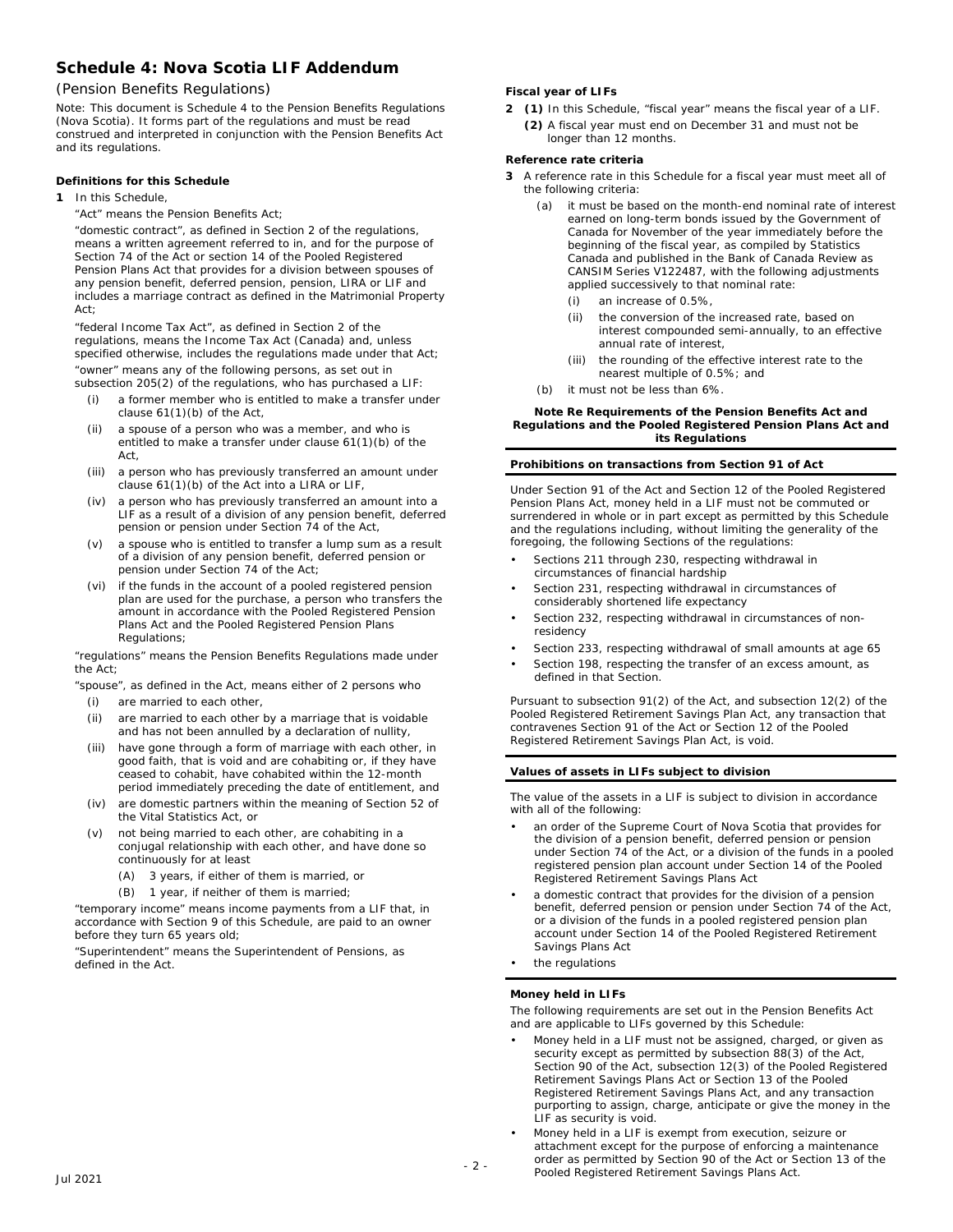# **Periodic payments of income out of LIFs**

- **4 (1)** An owner must be paid an income from their LIF, the amount of which may vary, annually.
	- **(2)** Income payments from a LIF must begin no earlier than
		- (a) the earliest date that the owner would have been entitled to receive a pension under any pension plan from which the money was transferred; or
		- (b) if all of the money in a LIF is derived from sources other than a pension benefit provided in respect of any employment of the owner, the date the owner turns 55 years old.
	- **(3)** Income payments from a LIF must begin no later than the end of a LIF's 2nd fiscal year.

# **Amount of income payments from LIFs**

- **5 (1)** Subject to the minimum amount in Section 6 of this Schedule, an owner of a LIF must establish the amount of income to be paid during each fiscal year at the beginning of the fiscal year and alter they have received the information required by Section 14 of this Schedule.
	- **(2)** Except as provided in subsection (5), an owner of a LIF must notify the financial institution providing the LIF of the amount to be paid out of the LIF each year and any owner who does not do so is deemed to have selected the minimum amount determined under Section 6 of this Schedule.
	- **(3)** The owner's notice required by subsection (2) must be given either
		- (a) except as provided in subsection (5), at the beginning of the fiscal year;
		- (b) at a time agreed to by the financial institution providing the LIF.
	- **(4)** The owner's notice required by subsection (2) expires at the end of the fiscal year to which it relates.
	- **(5)** If a financial institution providing a LIF guarantees the rate of return of the LIF over a period that is greater than I year, the period must end at the end of a fiscal year and the owner may establish the amount of income to be paid during the period at the beginning of the period.

# **Minimum annual LIF withdrawal**

- **6** (1) The amount of income that is paid out of a LIF during a fiscal year must not be less than the minimum amount prescribed for a registered retirement income fund by the federal *Income Tax Act*, determined on the basis of the owner's age or the age of the owner's spouse if the spouse is younger than the owner.
	- **(2)** Despite Sections 7, 8, 10, 11 and 12 of this Schedule, if the minimum amount specified by subsection (1) is greater than the maximum amount determined under those Sections for a fiscal year, then the minimum amount under subsection (1) must be paid out of the LIF during the fiscal year.

#### **Pro-rating amount of withdrawal if initial fiscal year less than 12 months**

**7** If the initial fiscal year is less than 12 months long, the maximum amount determined under Sections 8, 10, 11 and 12 of this Schedule must be adjusted in proportion to the number of months in that fiscal year divided by 12, with any part of an incomplete month counting as 1 month.

#### **Maximum annual life income from LIF that does not provide for temporary income**

**8** The maximum annual amount of life income to be paid each year from a LIF from which no temporary income is paid is determined by the following formula:

# maximum payable  $=$  F  $\times$  B

#### in which

 $F =$  is the factor in Schedule 5: Life Income Fund Factor F that corresponds to the reference rate for the fiscal year and the owner's age at the end of the previous year

 $B =$  the balance of the LIF at the beginning of the fiscal year, increased by any money transferred to the LIF alter the beginning of that fiscal year and reduced by any money transferred from another LIF, to the LIF, in the same year.

# **Withdrawal of temporary income from LIFs**

- **9** (1) A LIF may provide that the owner is entitled to temporary income in accordance with this Section and Sections 10 and 11 of this Schedule.
	- (2) An owner of a LIF from which temporary income may be paid who is at least 54 years old but under 65 years old at the end of the calendar year before the date they apply, may apply in an approved form to the financial institution that provides a LIF for payment of temporary income from the LIF.
	- **(3)** Temporary income must not be paid under a LIT
	- (a) before the owner is 55 years old; and
	- (b) after the end of the year in which the owner turns 65 years old.
	- Temporary income is not payable if any portion of a payment **(4)** out of a LIF is transferred to a registered retirement savings plan or a registered retirement income fund.

#### **Maximum temporary income for fiscal year**

- **10 (1)** Except as provided in subsection (2), the maximum temporary income that may be paid during a fiscal year out of a LIF from which temporary income may be paid must be the lesser of the following amounts:
	- (a) the amount calculated by the following formula:
		- (50% of the YMPE) T
		- in which

YMPE = the Year's Maximum Pensionable Earnings for the fiscal year

 $T =$  the total of bridging benefits and other periodic income paid to the owner from a pension plan or annuity or from temporary income from other LIFs for that fiscal year;

(b) the amount calculated by the following formula:

F x B x D

in which

F = is the factor in Schedule 5: Life Income Fund—Factor F that corresponds to the reference rate for the fiscal year and the owner's age at the end of the previous year

 $B =$  the balance of the LIF at the beginning of the fiscal year, increased by any money transferred to the LIF alter the beginning of that fiscal year and reduced by any money transferred from another LIF, to the LIF, in the same year

D = the factor in Schedule 6: Life Income Fund-Temporary Income Factor D that corresponds to the owner's age at the end of the previous fiscal year.

- **(2)** If the amount determined under clause (1)(b) is less than 50% of the Year's Maximum Pensionable Earnings, then the maximum temporary income paid out of a LIF during a fiscal year must be the lesser of the following amounts:
	- (a) the amount calculated under clause  $(1)(a)$ ;
	- (b) the balance of the LIF at the beginning of the fiscal year, increased by any money transferred to the LIF alter the beginning of that fiscal year and reduced by any money transferred from another LIF to the LIF in the same year.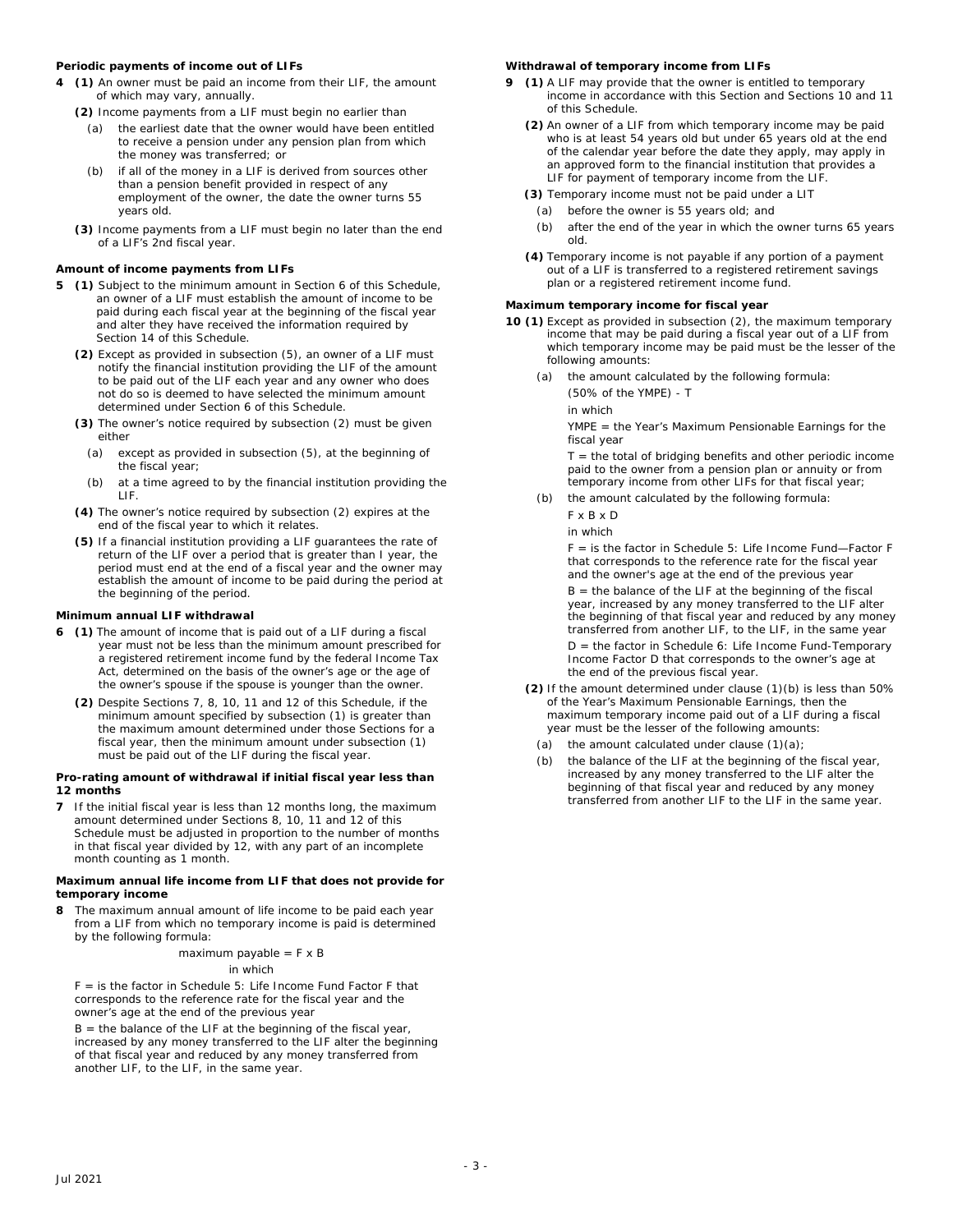# **Maximum life income withdrawal from LIFs**

**11** The maximum life income to be paid from a LIF from which a temporary income is paid is determined by the following formula, provided that the maximum must not be less than zero:

maximum payable =  $(F \times B) - (Y \div D)$ 

# in which

F = the factor in Schedule 5: Life Income Fund--Factor F that corresponds to the reference rate for the fiscal year and the owner's age at the end of the previous year

 $B =$  the balance of the LIF at the beginning of the fiscal year, increased by any money transferred to the LIF alter the beginning of that fiscal year and reduced by any money transferred from another LIF, to the LIF, in the same year

 $Y =$  the maximum annual temporary income determined under Section 10 of this Schedule

D = the factor in Schedule 6: Life Income Fund—Temporary Income Factor D that corresponds to the owner's age at the end of the previous year.

#### **Maximum annual income payable if financial institution guarantees rate of return of LIFs**

- **12 (1)** If a financial institution that provides a LIF guarantees the rate of return of the LIF over a period greater than 1 year and the owner establishes the amount of income to be paid during that period, the maximum income that may be paid during each of the fiscal years during the period must be determined at the beginning of each fiscal year in the period in accordance with this Section.
	- **(2)** For each year alter the initial fiscal year, the maximum income to be paid for the fiscal year under a LIF described in subsection (1) is equal to the lesser of the following amounts:
		- (a) the balance of the LIF at the time of payment in that year;
		- (b) the amount determined by the following formula:

maximum income =  $(I \times B) \div RB$ 

in which

 $I =$  the maximum income determined for the initial fiscal year under Section 11 of this Schedule

 $B =$  the balance of the LIF at the beginning of the fiscal year

RB = the reference balance determined at January 1 of the year as calculated under subsection (3).

**(3)** For the formula in clause (2)(b), the reference balance ("RB") must be calculated by the following formula:

 $RB = (PRB - I) + ((PRB - I) \times RR/100)$ 

in which

PRB the reference balance

- (i) at the beginning of the previous year, or
- (ii) for the 2nd year of the period, the LIF balance at the beginning of the 1st year of the period

 $I =$  the maximum income determined for the initial fiscal year  $RR =$  the reference rate for the year, if the fiscal year is one of the first 16 fiscal years of the LIF, or by 6% for any other year.

#### **Income in excess of maximum**

**13** If income paid to an owner under a LIF during a fiscal year exceeds the maximum that may be paid, the balance of the LIF must not be reduced by the excess unless the payment is attributable to incorrect information provided by the owner.

# **Information to be provided annually by financial institution**

**14** At the beginning of each fiscal year, a financial institution providing a LIF must provide all of the following information to an owner about their LIF:

- (a) with respect to the previous fiscal year:
	- (i) the sums deposited,
	- (ii) any accumulated investment earnings including any unrealized capital gains or losses,
	- (iii) the payments made out of the LIF,
	- (iv) any withdrawals from the LIF made under the following circumstances, in accordance with Sections 211 to 230 of the regulations:
		- (A) a mortgage default circumstance, as defined in clause 212(1)(a) of the regulations,
		- (B) a medical expense circumstance, as defined in clause 212(1)(b) of the regulations,
		- (C) a rental default circumstance, as defined in clause 212(1)(c) of the regulations,
		- (D) a reduced income circumstance, as defined in clause 212(1)(d) of the regulations,
	- (v) any transfers made out of the LIF,
	- (vi) the fees charged against the LIF;
- (b) the value of the assets in the LIF at the beginning of the fiscal year:
- (c) the minimum amount that must be paid out as income to the owner during the current fiscal year;
- (d) the maximum amount that may be paid out as income to the owner during the current fiscal year;
- (e) for a LIF that provides for temporary income, and the owner was at least 54 years old but under 65 years old at the end of the previous year,
	- (i) how the owner may apply for temporary income to be paid to them alter they turn 55 years old, and
	- (ii) a statement that payment of temporary income will reduce the income that would otherwise be paid to the owner alter age 65;
- (f) a statement that the maximum amount of income that may be paid to the owner during the fiscal year will not be increased if assets held in another LIF during the year are transferred to the LIF;
- (g) if the beginning of the fiscal year is later than the beginning of the calendar year, a statement as to whether any sums deposited were held in another LIF during the year, and the amount of those deposits;
- (h) a statement that if the owner wishes to transfer the balance of the LIF, in whole or in part, and still receive the income determined for the fiscal year from the LIF, then an amount must be retained in the LIF that is at least equal to the difference between the income determined for the fiscal year and the income already received from the LIF since the beginning of the fiscal year;
- (i) a statement that if the owner dies before the balance in the LIF is used to purchase a life annuity contract or is transferred under Section 15 of this Schedule, then the financial institution must provide the owner's spouse or beneficiary or the personal representative of their estate with the information in clauses (a) and (b), determined as of the date the owner died;
- (j) a statement that if the balance of the LIF is transferred to another financial institution or used to purchase a life annuity, then the financial institution must provide the owner the information in clauses (a) and (b), determined as of the date of the transfer or annuity purchase;
- (k) a statement that if the balance of the LIF is transferred to another financial institution or used to purchase a life annuity, then the financial institution must comply with Section 209 of die regulations, in accordance with subsection 15(6) of this Schedule.